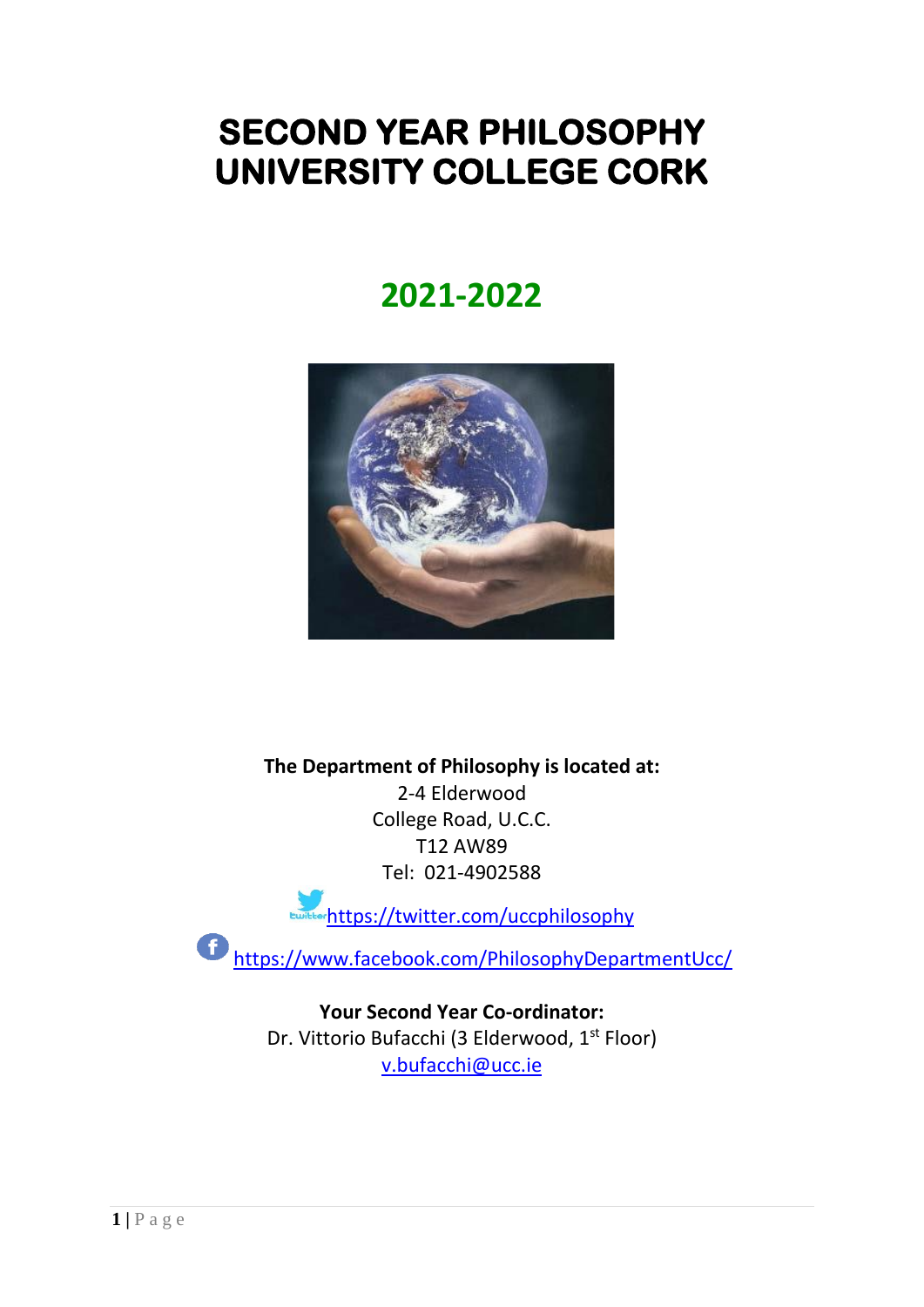

We are living through unprecedented challenging times. Our first priority is the safety and well-being of all our students, our teaching and non-teaching staff, and their families.

As we start the 2021-22 academic year it is imperative that all students make themselves familiar with the Covid-19 university guidelines on returning to college.

For up-to-date information on UCC's response to Covid-19, including Remote Learning, Health Advice, and Returning to Campus, please read the following guidelines:

<https://www.ucc.ie/en/emt/covid19/>

For Covid-19 Student FAQ, please see here:

<https://www.ucc.ie/en/emt/covid19/student-faq/>

Please remember that we are still all in this together. With your help we hope everyone will have a successful and safe return to college.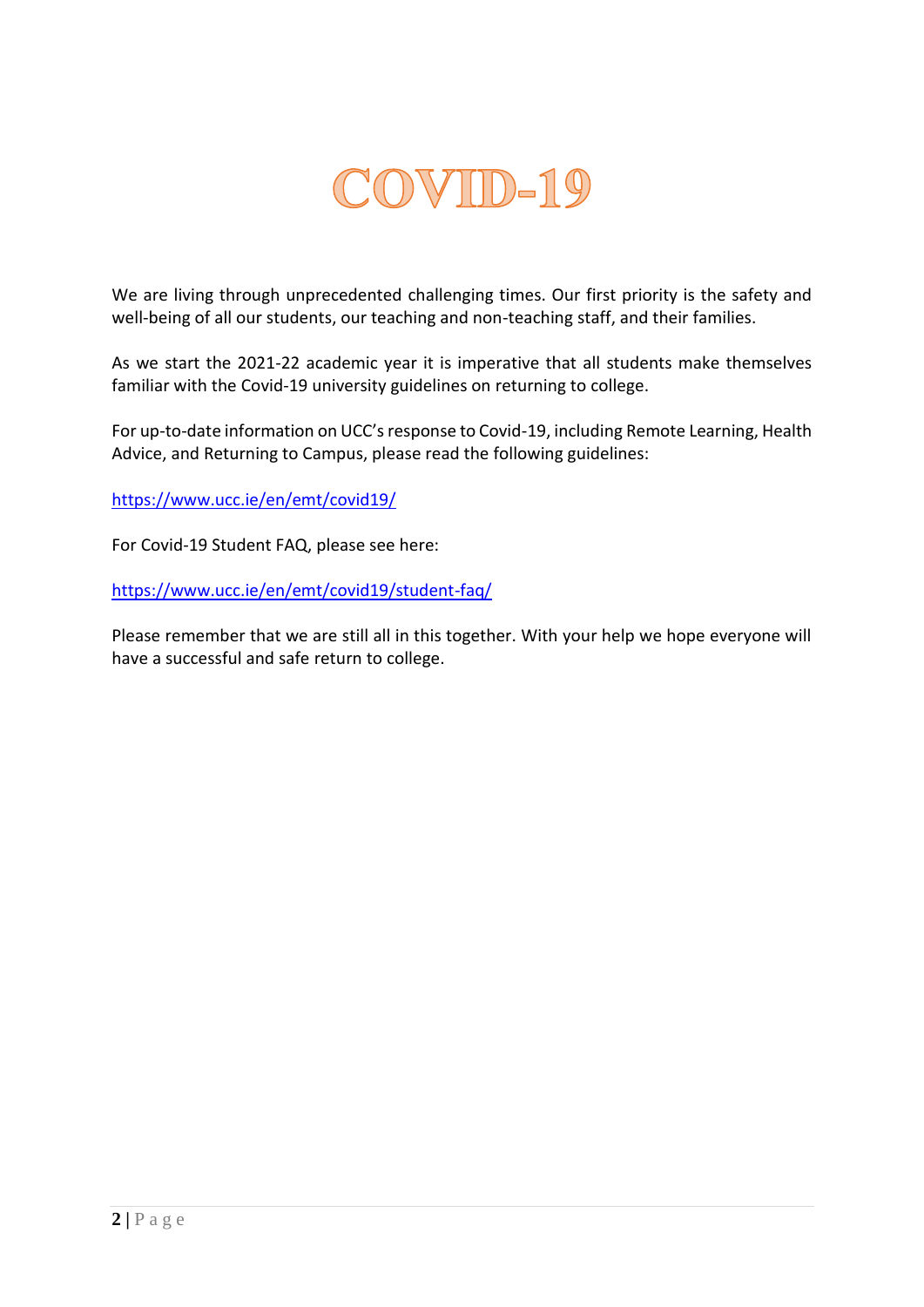

Colette Connolly – Senior Administrator. [C.Connolly@ucc.ie](mailto:C.Connolly@ucc.ie)

Bengt Autzen - Philosophy of science, particularly the philosophy of biology and the philosophy of medicine; formal epistemology. [bengt.autzen@ucc.ie](mailto:bengt.autzen@ucc.ie)

Vittorio Bufacchi- Political philosophy, especially human rights, social justice, theories of violence, applied ethics. [v.bufacchi@ucc.ie](mailto:v.bufacchi@ucc.ie)

Jason Dockstader- History of philosophy; comparative philosophy; metaethics; moral psychology. [J.Dockstader@ucc.ie](mailto:J.Dockstader@ucc.ie)

Adam Loughnane- Intercultural philosophy, Asian philosophy, continental philosophy, philosophy of art. [adam.loughnane@ucc.ie](mailto:adam.loughnane@ucc.ie)

Kian Mintz-Woo – Climate change, applied ethics, climate economics, metaethics, political philosophy. [kian.mintz-woo@ucc.ie](mailto:kian.mintz-woo@ucc.ie)

Don Ross (Head of Department) – Philosophy of economics; economic experiments; risk; addiction; scientific metaphysics. [don.ross931@ucc.ie](mailto:don.ross931@ucc.ie)

Alessandro Salice– Philosophy of mind, phenomenology, collective intentionality, emotion theory, psychopathology, social cognition. [alessandro.salice@ucc.ie](mailto:alessandro.salice@ucc.ie)

Margaret Steele – Feminist philosophy, applied ethics, continental philosophy. [margaret.steele@ucc.ie](mailto:margaret.steele@ucc.ie)

Valeria Venditti – Feminist philosophy, continental philosophy. [valeria.venditti@ucc.ie](mailto:valeria.venditti@ucc.ie)

Joel Walmsley- Philosophy of artificial intelligence, philosophy of science, philosophy of mind. [j.walmsley@ucc.ie](mailto:j.walmsley@ucc.ie)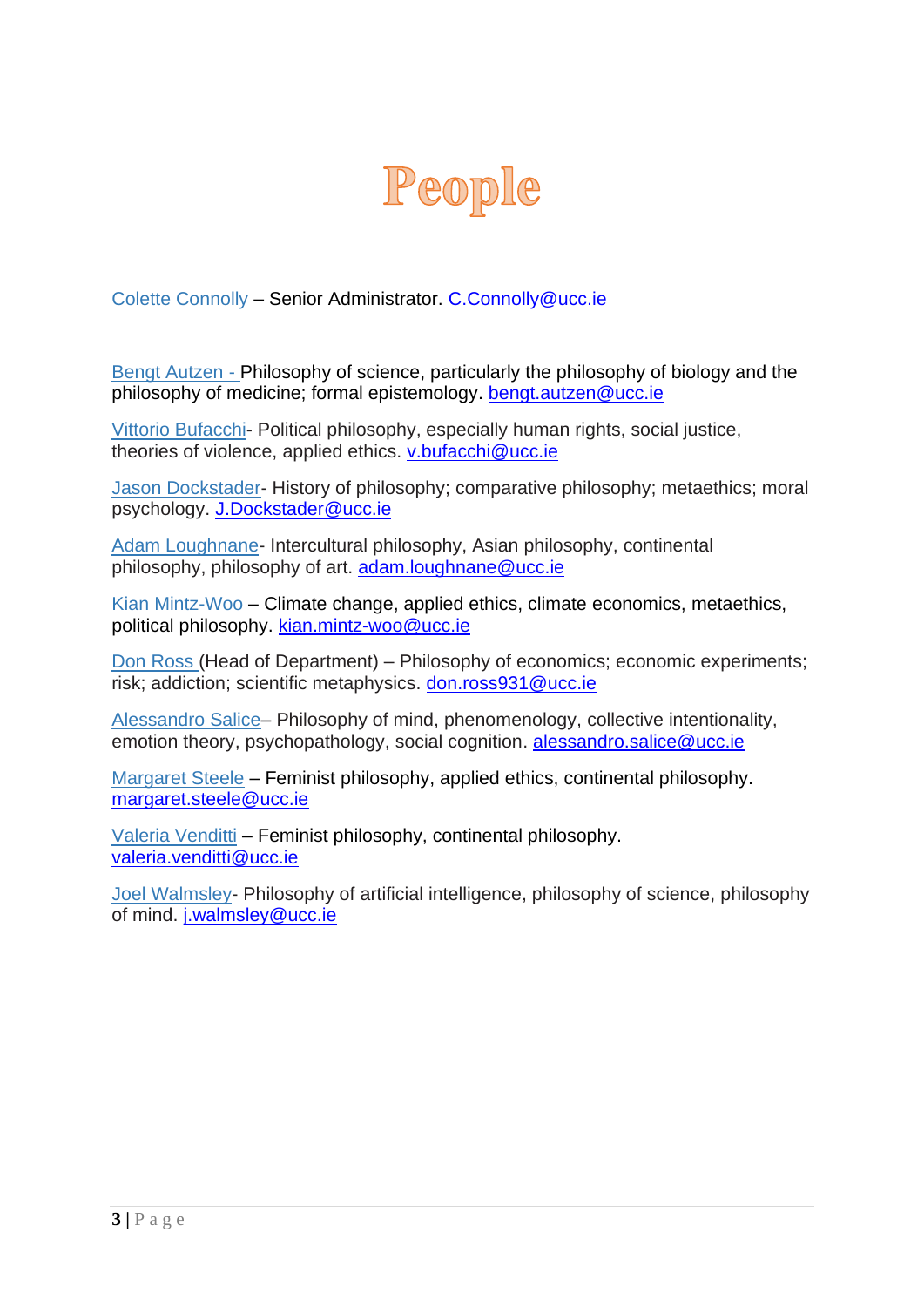# Online Learning Resource

Whether you are studying wholly online, in person, or anywhere in between, UCC aims to prepare their students and ensure they have the digital skills to succeed in their course and succeed in the working world. We hope you find this page helpful, and feel free to dip in and out of this resource whenever you need to. You can also bookmark this page for future reference:

[https://www.ucc.ie/en/skillscentre/academicwritin](https://www.ucc.ie/en/skillscentre/academicwritingstudyingresources/knowwheretogo/) [gstudyingresources/knowwheretogo/](https://www.ucc.ie/en/skillscentre/academicwritingstudyingresources/knowwheretogo/)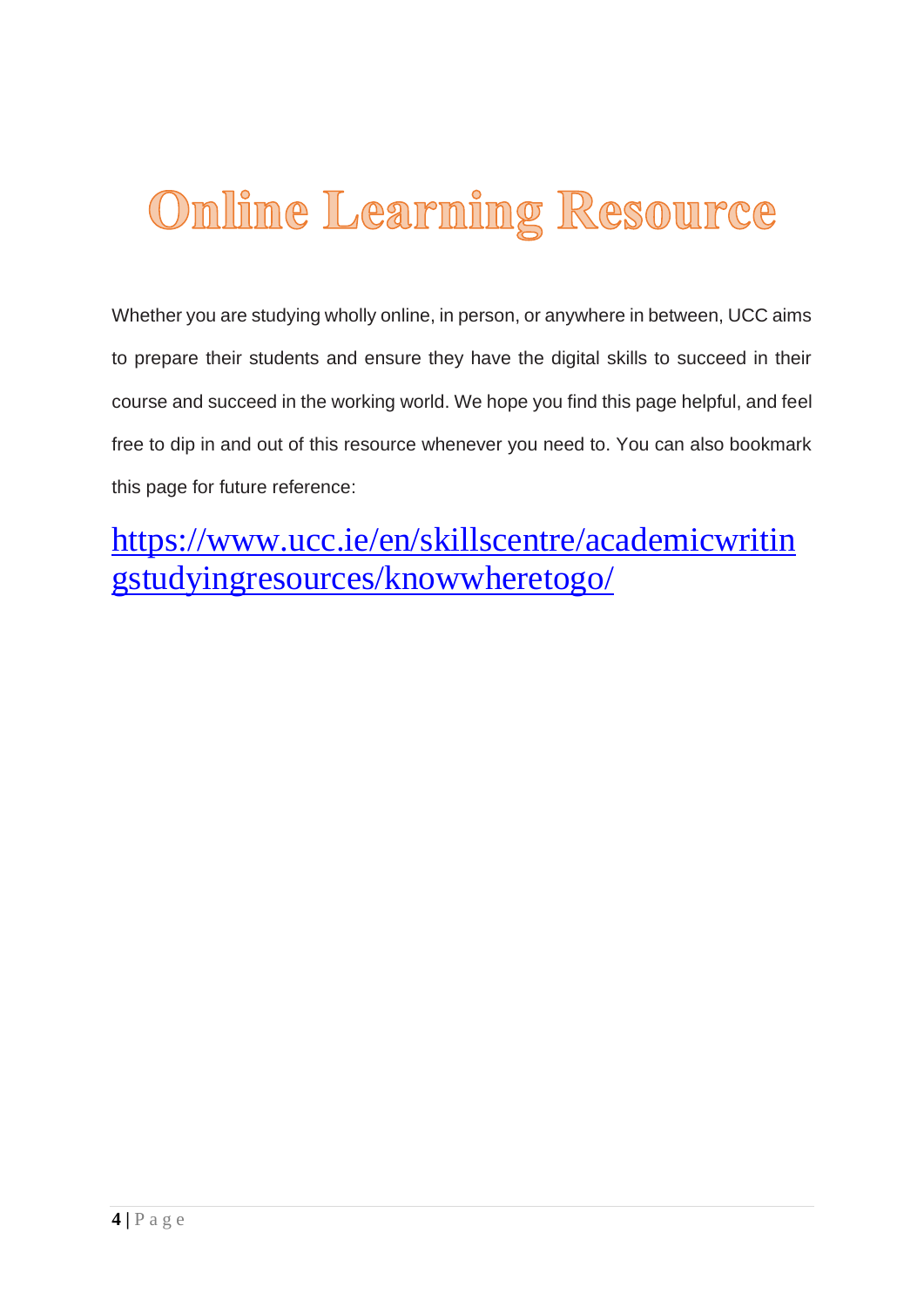# *SECOND YEAR PHILOSOPHY 2021-2022*

*IMPORTANT*: *All classes will occur in real time as per the timetable, whether they are online or face-to-face.*

# **First Semester:**

#### **PH2004 An Introduction to Political Philosophy (5 credits) – Dr. Vittorio Bufacchi**

**Mode of Teaching**: Face-to-face classroom delivery if the public health situation permits; otherwise online or blended, in real time, to be determined. *Mondays 11am-12 noon, Kane B10A Tuesdays 1-2pm, Kane B10A*

# **PH2023 Chinese Philosophy (5 credits) – Dr. Adam Loughnane**

**Mode of Teaching**: Face-to-face classroom delivery if the public health situation permits; otherwise online or blended, in real time, to be determined. *Mondays 1-2pm, Western Gate Building G16 Wednesdays 12 noon-1pm, Food Science Building A1*

#### **PH2033 Phenomenology and Mind (5 credits) – Dr. Alessandro Salice**

**Mode of Teaching**: Face-to-face classroom delivery if the public health situation permits; otherwise online or blended, in real time, to be determined. *Tuesdays 4-5pm, Western Gate Building G13 Thursdays 12 noon – 1pm, O'Rahilly Building 255*

# **PH2034 Capitalism and Welfare (5 credits) – Prof. Don Ross**

**Mode of Teaching**: Face-to-face classroom delivery if the public health situation permits; otherwise online or blended, in real time, to be determined. *Mondays 11am- 12 noon, Civil Engineering G10 Thursdays 10-11am, Boole1*

# **PH2035 Roman Political Thought: Cicero (5 credits) – Dr. Vittorio Bufacchi**

**Mode of Teaching**: Face-to-face classroom delivery if the public health situation permits; otherwise online or blended, in real time, to be determined. *Mondays 3-4pm, Western Gate Building G13 Wednesdays 1-2pm, Western Gate Building G15*

# **PH2036 Existentialism (5 credits) - Dr. Adam Loughnane**

**Mode of Teaching**: Face-to-face classroom delivery if the public health situation permits; otherwise online or blended, in real time, to be determined. *Mondays 10-11am, O'Rahilly Building 101 Thursdays 4-5pm, Boole 5*

# **Second Semester:**

#### **PH2002 Reasoning and Argument (5 credits) – Dr. Joel Walmsley**

**Mode of Teaching**: 'face-to-face classroom delivery if the public health situation permits; otherwise online or blended, in real time, to be determined'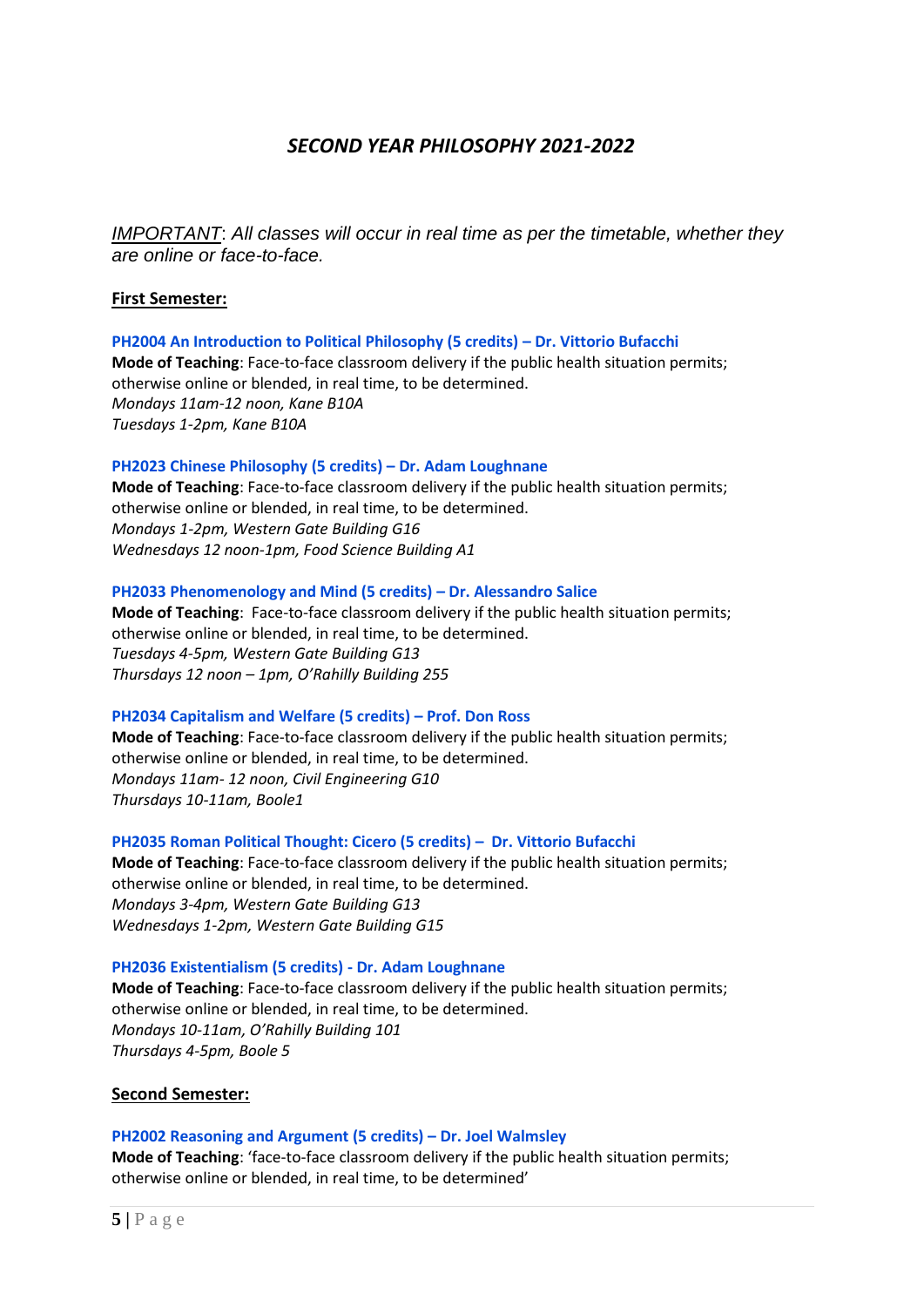*Tuesdays 11am-12noon, ORB212 Thursdays 9-10am, Room West Wing 5*

# **PH2012 Philosophy of Knowledge (5 credits) – Dr. Bengt Autzen**

**Mode of Teaching**: Face-to-face classroom delivery if the public health situation permits; otherwise online or blended, in real time, to be determined. *Mondays 1-2pm Aras na Laoi G18 Wednesdays 11am-12 noon Boole 6*

#### **PH2013 Philosophy of Art (5 credits) - Dr. Adam Loughnane**

**Mode of Teaching**: face-to-face classroom delivery if the public health situation permits; otherwise online or blended, to be determined *Tuesdays 10-11am ORB255 Thursdays 12 noon-1pm West Wing 9*

#### **PH2017 Feminist Philosophy (5 credits) – Dr. Mags Steele**

**Mode of Teaching**: Face-to-face classroom delivery if the public health situation permits; otherwise online or blended, in real time, to be determined *Tuesdays 2-3pm O'Rahilly Bldg 212 Thursdays 3-4pm O'Rahilly Bldg 212*

#### **PH2018 Violence and War (5 credits) – Dr. Vittorio Bufacchi**

**Mode of Teaching**: Face-to-face classroom delivery if the public health situation permits; otherwise online or blended, in real time, to be determined. *Mondays 10-11am O'Rahilly Building Room 123 Wednesdays 2-3pm West Wing 6*

#### **PH2019 Philosophy of Science (5 credits) –Dr. Bengt Autzen and Prof. Don Ross**

**Mode of Teaching**: Face-to-face classroom delivery if the public health situation permits; otherwise online or blended, in real time, to be determined. *Monday 11am-12noon, Boole 5 Thursdays 1-2pm West Wing 5*

#### **PH2028 Applied Ethics (5 credits) – Dr. Mags Steele**

**Mode of Teaching**: Face-to-face classroom delivery if the public health situation permits; otherwise online or blended, in real time, to be determined. *Tuesdays 3-4pm, Food Science Bldg A1 Thursday 4-5pm, Boole 2*

# **GR2041 Animals and the Environment in Graeco-Roman Philosophy – Dr. Crystal Addey, Department of Classics – [crystal.addey@ucc.ie](mailto:crystal.addey@ucc.ie)**

**Mode of Teaching**: Face-to-face classroom delivery if the public health situation permits; otherwise online or blended, in real time, to be determined. *Tuesdays 1-2pm, ORB G42(s) Friday 1-2pm, ORB G39*

#### Room abbreviation details

*AL* -Aras na Laoi; *FSB* -Food Science Building; *Conn* -Connolly Building (across from the River Lee Hotel); *Kane* -Kane (Science) Building; *WW –* West Wing; *ORB* -O'Rahilly Building; *BHSC –* Brookfield Health Sciences Complex; *CE –* Civil Engineering Building; *LL –* Boole; *Elect -*Electrical Engineering Building; *WGB –* Western Gateway Building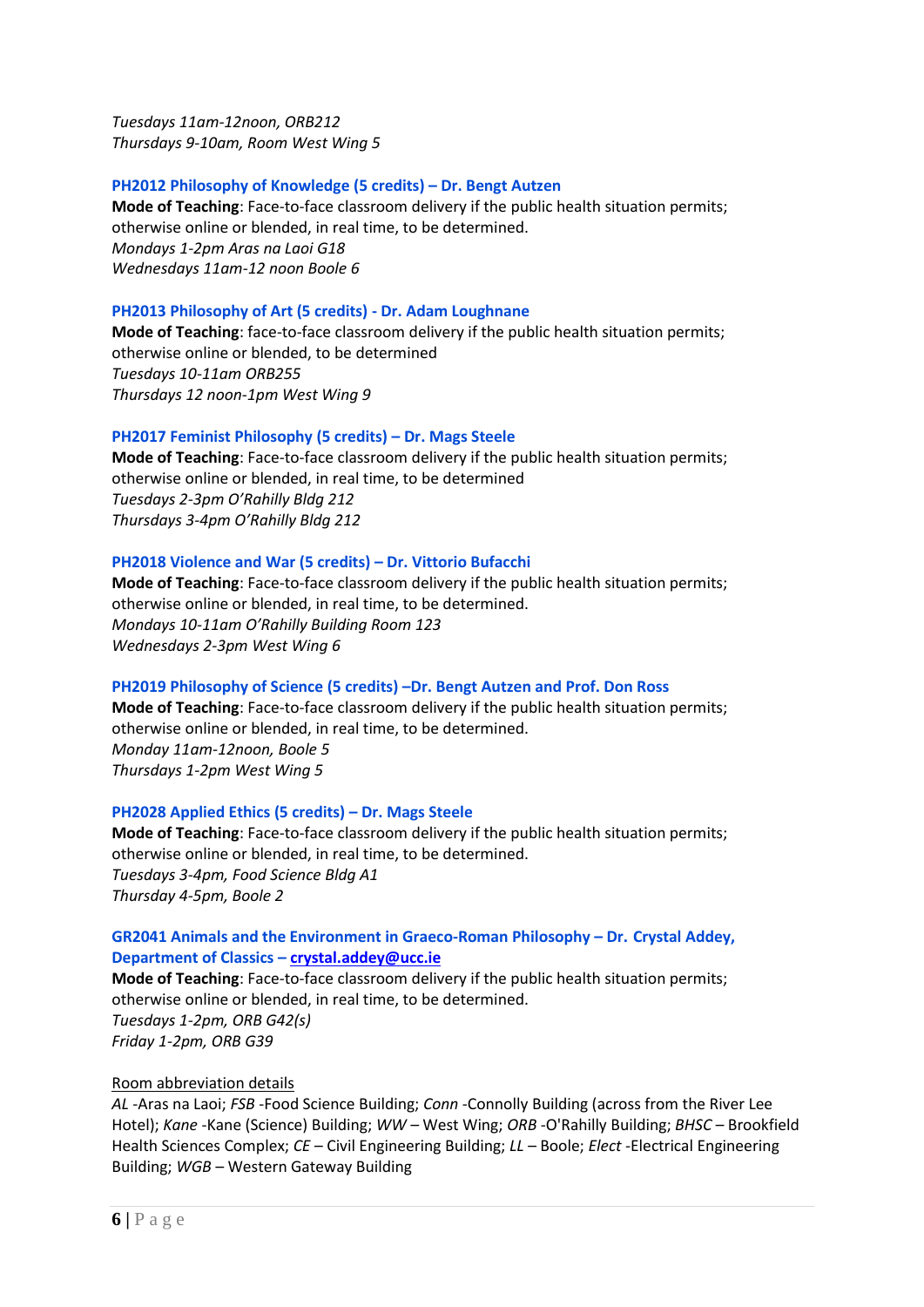# **REQUIREMENTS**

If you are taking 30, 40, or 50 Credits of Philosophy, you **MUST** take PH2002 (5 Credits), plus the remainder of your credits from the following groups, with at least 5 credits from each group:

- **Group 1 (Value Theory)**: PH2013, PH2017, PH2018, PH2028, PH2034 (5 credits per module)
- **Group 2 (Metaphysics and Mind)**: PH2012, PH2019, PH2033 (5 credits per module)
- **Group 3 (History of Philosophy)**: PH2004, PH2023, PH2035, PH2036, GR2041 (5 credits per module)

If you are taking 10 or 20 Credits of Philosophy, then you may take any combination of modules.

# **NB FOR HONOURS STUDENTS:**

The marks assigned at the Second Year examination are carried forward to Third Year and constitute one third of a student's final B.A. marks.

# **NOTE**:

The full regulations governing the selection of courses and the number of modules required are to be found in the College Calenda[r https://www.ucc.ie/calendar/.](https://www.ucc.ie/calendar/) Information on modules can be found here: <https://www.ucc.ie/admin/registrar/modules/?prefix=PH>

# **TIMETABLE CLASHES**

Due to restrictions in teaching spaces clashes in your timetable will unfortunately be unavoidable. If you have a clash, you cannot take both modules. You must choose between the modules that clash since you are categorically forbidden to register for modules that clash in your timetable with other modules, in Philosophy or in any other department across UCC.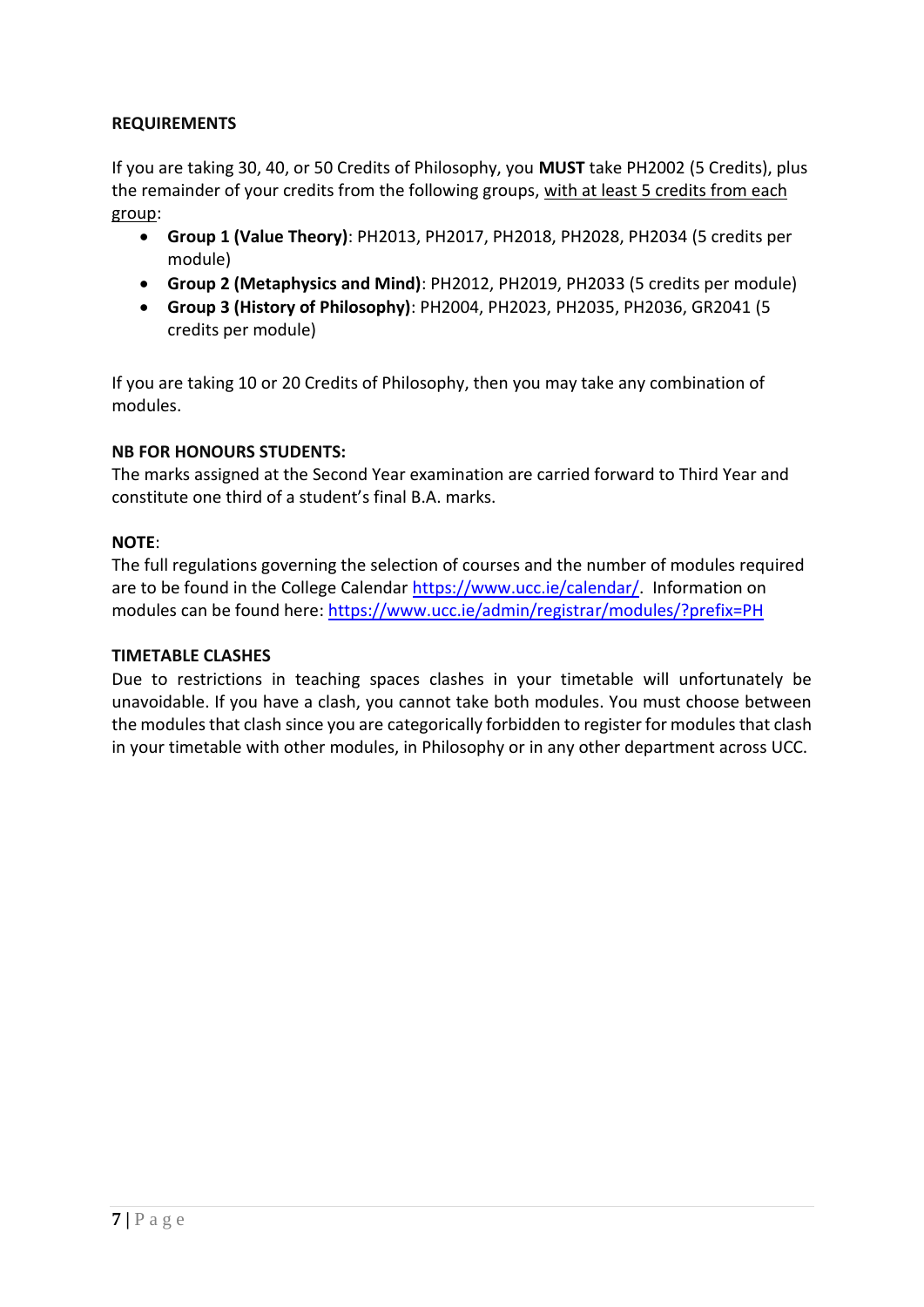# MODULE OPTIONS IN FIRST SEMESTER

# **PH2004 Introduction to Political Philosophy (5 credits) – Dr. Vittorio Bufacchi**

- **Course Description:** This module is an introduction to political philosophy as seen through the works of some of the major thinkers of the Western tradition. The focus will be on the social contract tradition, and in particular the works of Thomas Hobbes, John Locke, and John Rawls.
- **Readings:**

T. Hobbes, *Leviathan*, 1651 (Part 1, selected parts) J. Locke, *Second Treatise of Government*, 1689 (selected parts) – availabel on canvas J.Rawls, *A Theory of Justice*, 1971 (selected parts) – available on canvas

- **Assessment:** Total marks 100: Continuous Assessment 100 marks 1 x in class test 50 marks; 1 x 2,500 word essay 50 marks.
- Mode of Teaching: Face-to-face classroom delivery if the public health situation permits; otherwise online or blended, in real time, to be determined.

# **PH2023 Chinese Philosophy (5 credits) – Dr. Adam Loughnane**

- **Course Description:** This module introduces the major schools of philosophy that developed in ancient China before the 2nd Century BCE, which have been fundamental to its intellectual, religious, social-political, and aesthetic history. Those include various schools of Daoism, Buddhism, and Confucianism. Student will be guided through the ideas and practices from the most influential Chinese philosophers such as Laozi, Zhuangzi, and Confucius as well as the four major schools of Chinese Buddhism (Ch'an, Huayan T'ian-t'ai, Consciousness Only) with a brief look at their Indian Buddhist origin. Throughout the module we explore the different conceptions of reality in the diverse schools and the associated understandings of consciousness, ethics, knowledge, language, and perception. A major theme throughout the course will be how the different Chinese philosophers construe the ontologically negative, that is; emptiness, nothingness, and non-presence.
- **Readings**: All readings to be made available on Canvas.
- **Assessment**: Total marks 100 1 x 2,500 word essay 40 marks; 1 x in-class test 40 marks; attendance and participation 20 marks.
- **Mode of Teaching:** Face-to-face classroom delivery if the public health situation permits; otherwise online or blended, in real time, to be determined.

# **PH2033 Phenomenology and Mind (5 credits) – Dr. Alessandro Salice**

- **Course Description:** This course will introduce students to the theory and practice of phenomenology. In the first half of the course students will learn about some key figures within the phenomenological tradition and the core aspects of their insights about notions such as 'intentional act,' 'intentional object,' 'intentional content', and learn how to evaluate and problematise these insights systematically. In the second half of the course students will put these theories into practice through an analysis of the psychedelic experience. Students will carefully disambiguate the structure of intentional experience and apply it to specific aspects of the psychedelic experience such as the phenomenon of 'self-dissolution'. In doing so, students will deepen their understanding of the application of phenomenological theories and their place in contemporary philosophical debates.
- **Readings:** All readings to be made available on Canvas.
- **Assessment:** Total marks 100: 1 x in class test 50 marks; 1 x 2,500 essay 50 marks.
- **Mode of Teaching:** Face-to-face classroom delivery if the public health situation permits; otherwise online or blended, in real time, to be determined**.**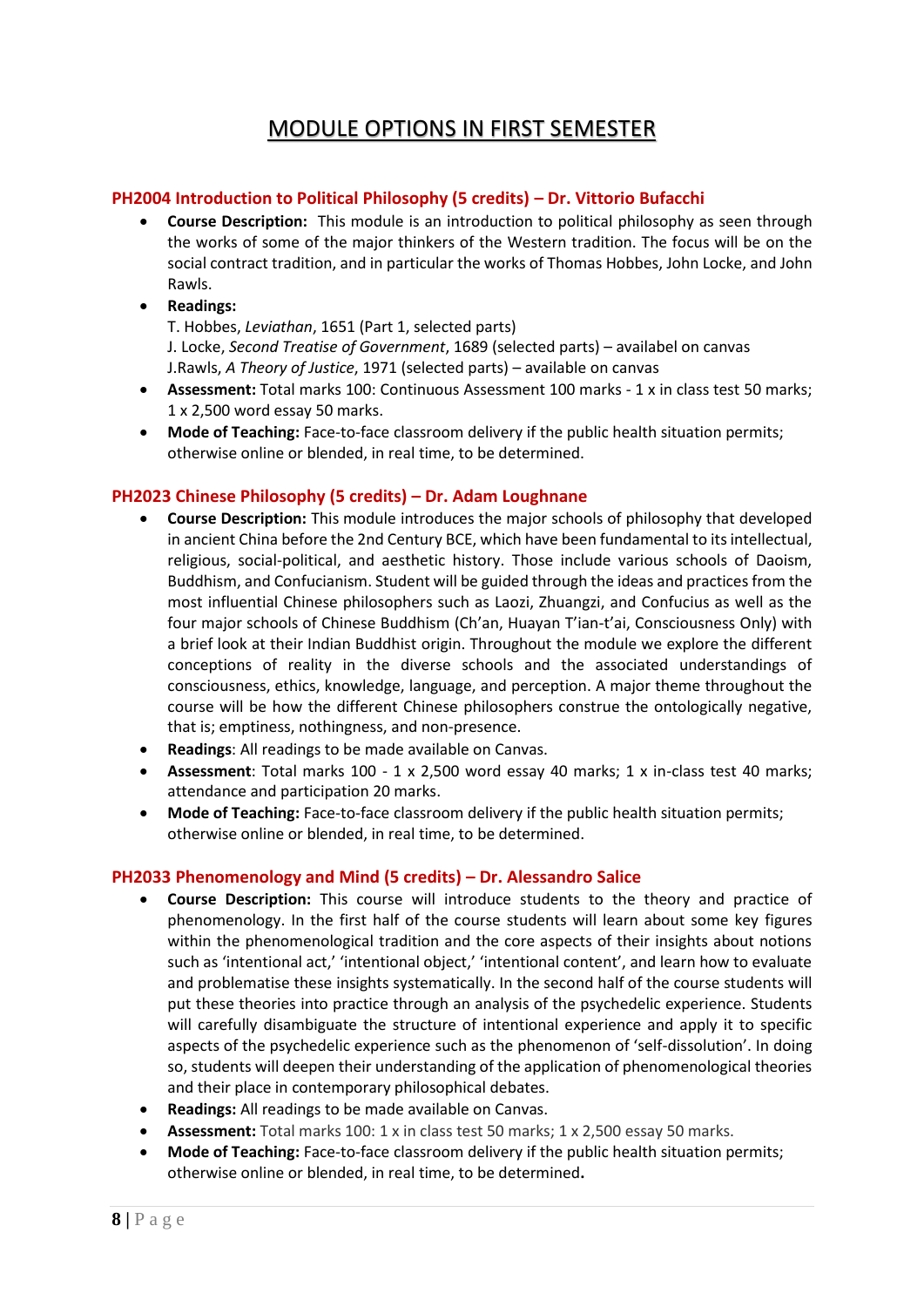# **PH2034 Capitalism and Welfare (5 credits) – Prof. Don Ross**

- **Course Description:** This module will explore the following questions: What makes an economy 'capitalist' in its structure and organization? Why and how did capitalism arise and spread? Why has it become the dominant economic and social model in the world? What are the main arguments used in defense of capitalist institutions, and how well do these arguments stand up to criticisms? What are the main social and moral problems caused or exacerbated by capitalist institutions? How might these institutions plausibly be reformed or replaced in response to the identified problems? In the concluding part of the course, we'll focus on a specific challenge looming for capitalist societies: how can they preserve their stability, and provide reasonable expectations of decent lives for the majority of their citizens, if automation comes to make most normal human skill and talent levels uncompetitive with machines?
- **Readings:**
	- 1) Samuel Bowles, Richard Edwards, and Frank Roosevelt, *Understanding Capitalism, 3rd edition* (2005, Oxford University Press): available through the UCC *Lowercase* bookshop.
	- 2) Guy Standing, *Basic Income And How We Can Make it Happen* (2017, Penguin): available through the UCC *Lowercase* bookshop
	- 3) Philippe van Parijs, *What's Wrong With a Free Lunch?* (Beacon, 2001): available through the UCC *Lowercase* bookshop.
- **Assessment:** Total marks 100: 1 x essay 50 marks; 2 x in-class tests 25 marks each
- **Mode of Teaching:** Face-to-face classroom delivery if the public health situation permits; otherwise online or blended, in real time, to be determined**.**

# **PH2035 Roman Political Thought: Cicero (5 credits) - Dr. Vittorio Bufacchi**

- **Course Description:** Cicero is arguably the most influential political philosopher of the last 2000 years, perhaps even more influential than Plato, since Cicero was more than a philosopher: he also held the highest political office in the Roman Republic. The focus of this module will be the last 100 years of the Roman Republic, and in particular the philosophical works of Cicero. We will read about life (and death) in Ancient Rome, while examining Cicero's key writings on a range of philosophical topics: the ideal polity and constitution, Republicanism, friendship, moral duties, old age and death.
- **Readings:** Cicero: *On Living and Dying Well* (Penguin 2012)
- **Assessment:** Total marks 100: 2 x in class tests 50 marks each.
- **Mode of Teaching:** Face-to-face classroom delivery if the public health situation permits; otherwise online or blended, in real time, to be determined**.**

# **PH2036 Existentialism (5 credits) – Dr. Adam Loughnane**

- Course Description: This module focuses on the 20<sup>th</sup> century philosophic and literary movement known as existentialism while touching upon its roots in other "existentialist" moments throughout Eastern and Western philosophical history. While it is known as a contemporary movement, it resurrects many important tenets of ancient Greek philosophy as well as ancient Buddhism and Daoism. We focus on the themes such as nihilism, alienation, emptiness, freedom, individuality, religion, faith, nothingness, absurdity, paradox and contradiction as they are discussed in the writings of Kierkegaard, Nietzsche, Sartre and de Beauvoir and also in the Asian philosophies of Buddhism, Daoism and in the Kyoto school of Japanese Philosophy. The module culminates in a look at the existential movement of phenomenology in the writings of Heidegger, Merleau-Ponty and Nishitani Keiji.
- **Readings**: All readings to be made available on Canvas.
- **Assessment**: Total marks 100: 1 x in-class test 50 marks; 1 x 2,500 word essay 50 marks
- **Mode of Teaching:** Face-to-face classroom delivery if the public health situation permits; otherwise online or blended, in real time, to be determined**.**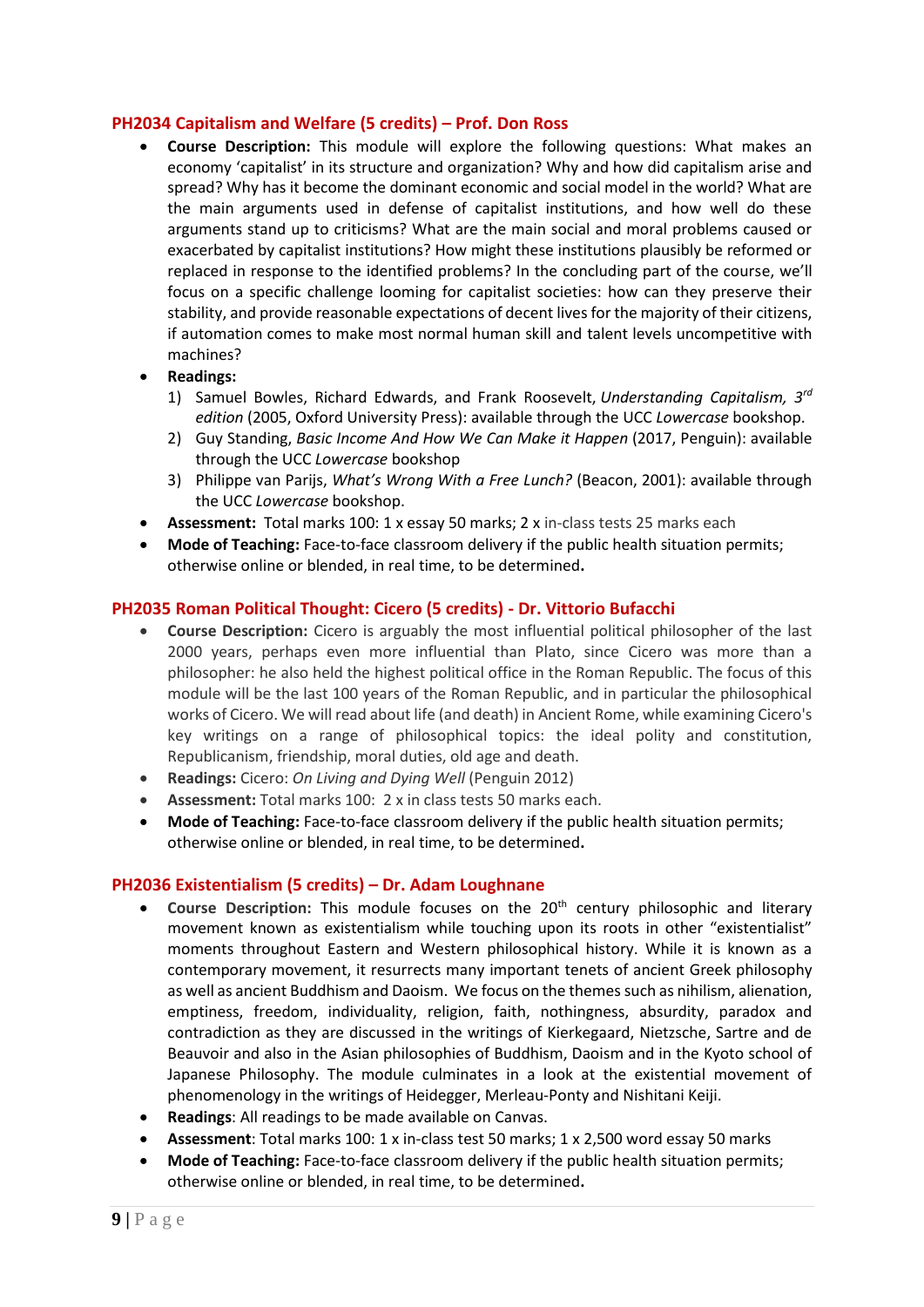# MODULE OPTIONS IN SECOND SEMESTER

# **PH2002 – Reasoning and Argument – Dr. Joel Walmsley**

- **Course Description:** The objective of this module is to acquaint students with the variety of forms of reasoning that may be used in arguments in general, and in philosophical texts in particular. The aim is to enable students (a) to evaluate the cogency of arguments that they come across; and (b) to develop arguments of their own that meet the standards for good reasoning. The main focus of the module will be on the study of arguments: the forms that they take, the language they use, and some techniques for reconstructing and evaluating them. We will also examine some formal methods for (re-)constructing and evaluating arguments, especially using truth tables and propositional logic.
- **Readings:**
	- a) Textbook: Bowell, T., and G. Kemp (2015) *Critical Thinking: A Concise Guide (Routledge)* available via the UCC Book shop.
	- b) Book companion website: <http://www.routledgetextbooks.com/textbooks/9780415820929/>
	- c) For the latter parts of the course, we will supplement the textbook with additional material that will be made available on Canvas.
- **Assessment:** Total marks 100: 2 x in-class tests worth 50 marks each.
- **Mode of Teaching:** Face-to-face classroom delivery if the public health situation permits; otherwise online or blended, in real time, to be determined**.**

# **PH2012 Philosophy of Knowledge (5 credits) Dr. Bengt Autzen**

- **Course Description:** Epistemology, or 'the theory of knowledge', is one of the central branches of philosophy, tracing back to ancient Greece. Our approach, however, will be contemporary rather than historical: we will study key epistemological debates in 20th century analytic philosophy, mostly by looking at some deeply puzzling sceptical arguments and paradoxes. Topics to be covered include the nature of knowledge and justification, scepticism and possible responses to it, perception and perceptual knowledge, a priori knowledge, inductive reasoning, probability and degrees of belief.
- **Readings:** Sven Bernecker *Reading Epistemology* (2006, Blackwell). Further readings on Canvas.
- **Assessment:** Total marks 100: 1 x online test 50 marks; 1 x 2500 word essay 50 marks
- Mode of Teaching: Face-to-face classroom delivery if the public health situation permits; otherwise online or blended, in real time, to be determined**.**

# **PH2013 Philosophy of Art (5 credits) - Dr. Adam Loughnane**

• **Course Description:** In this module we investigate Asian aesthetic theories and practices as they are articulated in the rich traditions of Japanese and Chinese philosophical writings on art. We begin with a survey of the main Western aesthetic theories in order to provide a contrast with principles and practices developed in Japan and China. We then consider in greater depth various East Asian visual, linguistic, architectural, and cinematic artistic practices and rituals, including: landscape painting, calligraphy, haiku poetry, dry landscape gardens, tea ceremony, and architecture. Alongside our study of these practices we examine their theoretical underpinnings in Chinese philosophies (Buddhism and Daoism) and Japanese philosophies (Zen Buddhism and "Kyoto School" Philosophy) thus illuminating East Asian philosophical understandings of art, the body, thinghood, perception, movement, and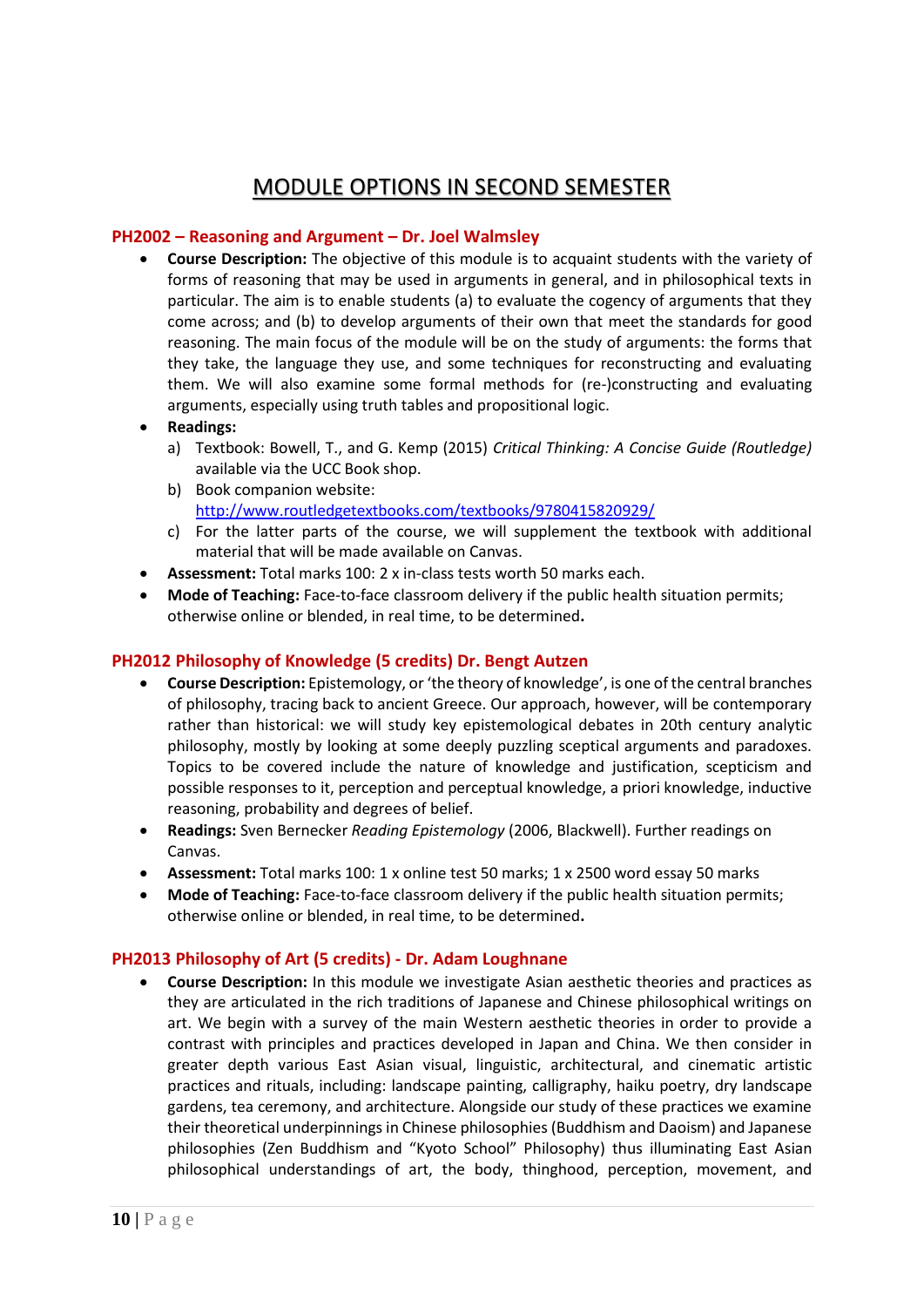expression.

- **Readings:** All readings to be made available on Canvas.
- **Assessment:** Total marks 100: 1 x 2,500 word essay 40 marks; 1 x in class test 40 marks; attendance and participation 20 marks.
- **Mode of Teaching:** Face-to-face classroom delivery if the public health situation permits; otherwise online or blended, in real time, to be determined**.**

# **PH2017 Feminist Philosophy (5 credits) – Dr. Mags Steele**

- **Course Description:** This course provides an introduction to Feminist Philosophy. We will consider feminist critiques of the history and methodology of Western philosophy, as well as the original contributions of feminist philosophers in areas such as epistemology, ethics and philosophy of embodiment.
- **Readings:** All readings will be available on Canvas.
- **Assessment:** Total marks 100: 1 x 2,500-word essay 50 marks; 1 x in class test 50 marks.
- **Mode of Teaching:** Face-to-face classroom delivery if the public health situation permits; otherwise online or blended, in real time, to be determined**.**

# **PH2018 Violence and War (5 credits) – Dr. Vittorio Bufacchi**

- **Course Description:** Violence is a permanent feature of human society. It is all around us: sometimes violence is evident, overt, palpable, other times it is covert, concealed, disguised. All of us are inevitably involved in violence, either as perpetrators, or bystanders, or survivors. This course attempts to come to terms with the meaning and justification of violence. After exploring a number of philosophical questions about the concept of violence, the course will switch to the ethics of violence. We will try to understand what makes violence bad, why it is wrong (if it is wrong), and whether it can ever be justified.
- **Readings:** V.Bufacchi, *Violence and Social Justice* (Palgrave 2007). All readings will be available on Canvas.
- **Assessment:** Total Marks 100: Continuous Assessment 100 marks (1 x in class test 50 marks; 1 x 2,500 word essay 50 marks).
- **Mode of Teaching:** Face-to-face classroom delivery if the public health situation permits; otherwise online or blended, in real time, to be determined**.**

# **PH2019 Philosophy of Science (5 credits) – Prof. Don Ross and Dr. Bengt Autzen**

• **Course Description:** This module will provide an introduction to some of the most important debates in contemporary philosophy of science. The first part of the module will examine some famous philosophical theories *about* science in general—e.g., from Karl Popper and Thomas Kuhn—and related concepts such as the problem of induction, falsification, reductionism, scientific revolutions and the rationality of theory choice. In the second part of the module, through the case study of David Deutsch's (2011) *The Beginning of Infinity*, we will examine how these, and other, concepts can be applied both within quantum physics and also, peripherally, to evolutionary biology and social science. Although previous knowledge of any particular science is, of course, welcome, it is neither required nor expected.

# • **Readings:**

- 1) James Ladyman (2001) *Understanding Philosophy of Science* (Routledge): available through the UCC *Lowercase* bookshop.
- 2) David Deutsch (2011) *The Beginning of Infinity* (Penguin): available through the UCC *Lowercase* bookshop
- 3) Further supplementary readings (including extracts from Hume, Popper, Kuhn and others): available electronically through the module Canvas page.
- **Assessment:** Total marks 100: 1 x online test 50 marks; 1 x 2500 word essay 50 marks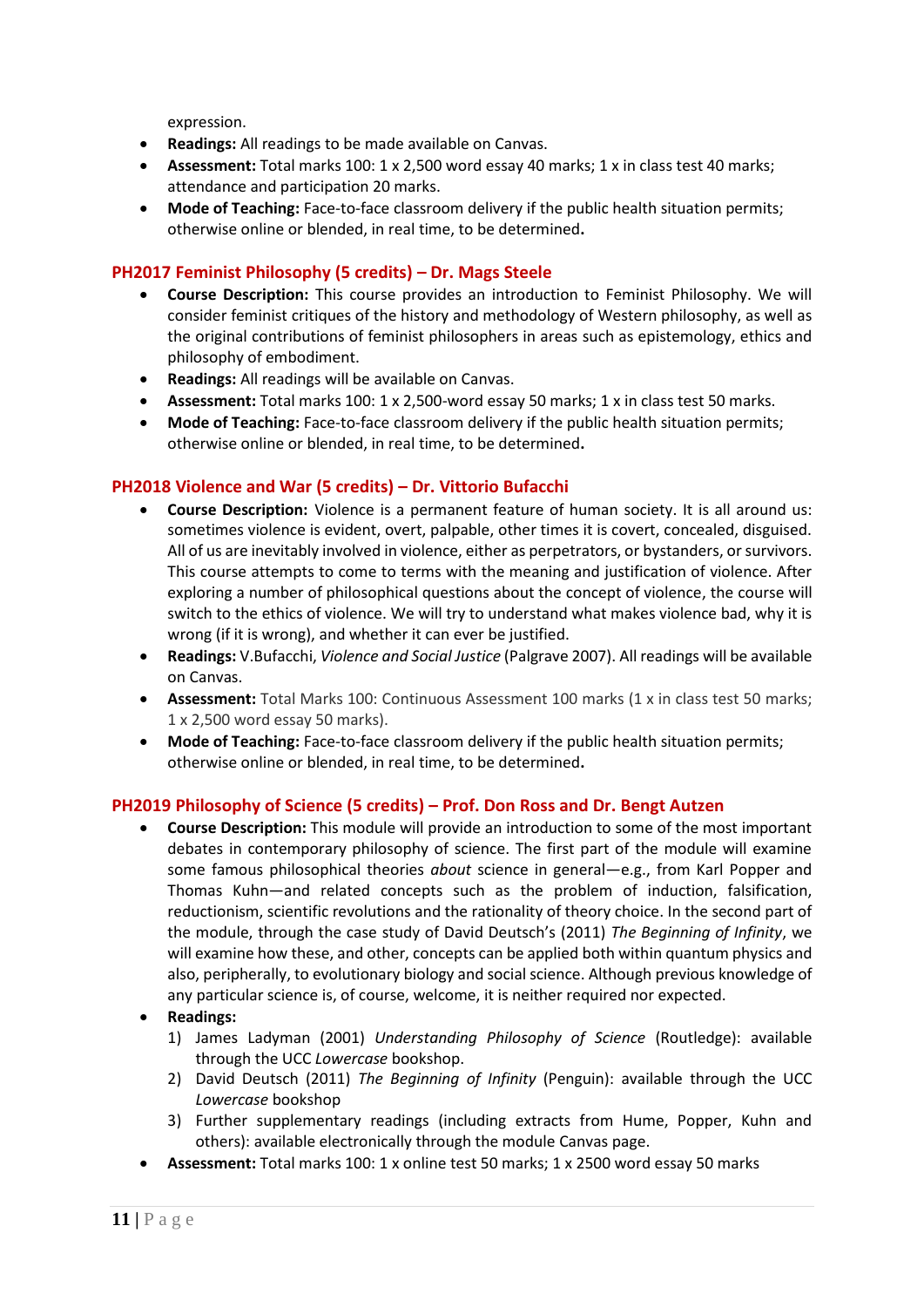• **Mode of Teaching:** Face-to-face classroom delivery if the public health situation permits; otherwise online or blended, in real time, to be determined**.**

# **PH2028 Applied Ethics (5 credits) – Dr. Mags Steele**

- **Course description**: In this course we will begin by outlining and examining the bases of ethical theory before applying these theoretical frameworks to important instances of real-world ethical issues. In particular, we look at issues like immigration, humanitarian intervention, world hunger, capital punishment, reparations and more.
- **Readings:** Will be available on Canvas. Required book: *Contemporary Debates in Applied Ethics*, 2nd Edition, edited by Cohen and Wellman
- **Assessment:** Total Marks 100: 1 x on-line test, 1 x 2,000 word essay; 2 presentations.
- **Mode of Teaching:** Face-to-face classroom delivery if the public health situation permits; otherwise online or blended, in real time, to be determined**.**

# **GR2041 Animals and the Environment in Graeco-Roman Philosophy (5 Credits) – Dr. Crystal Addey (Department of Classics)**

- **Course Description:** This module introduces a range of ancient Greek and Roman philosophical approaches and inquiries relating to animals and the environment, including debates and inquiry that focus on cosmology and the natural world, animals and vegetarianism, landscape and place, and the relationship of humans to animals, landscapes and the natural world.
- **Readings**: TBD.
- **Assessment**: Total Marks 100: Formal Written Examination 70 marks; Continuous Assessment 30 marks (1 x 2,000 word essay).
- Mode of Teaching: Face-to-face classroom delivery if the public health situation permits; otherwise online or blended, in real time, to be determined**.**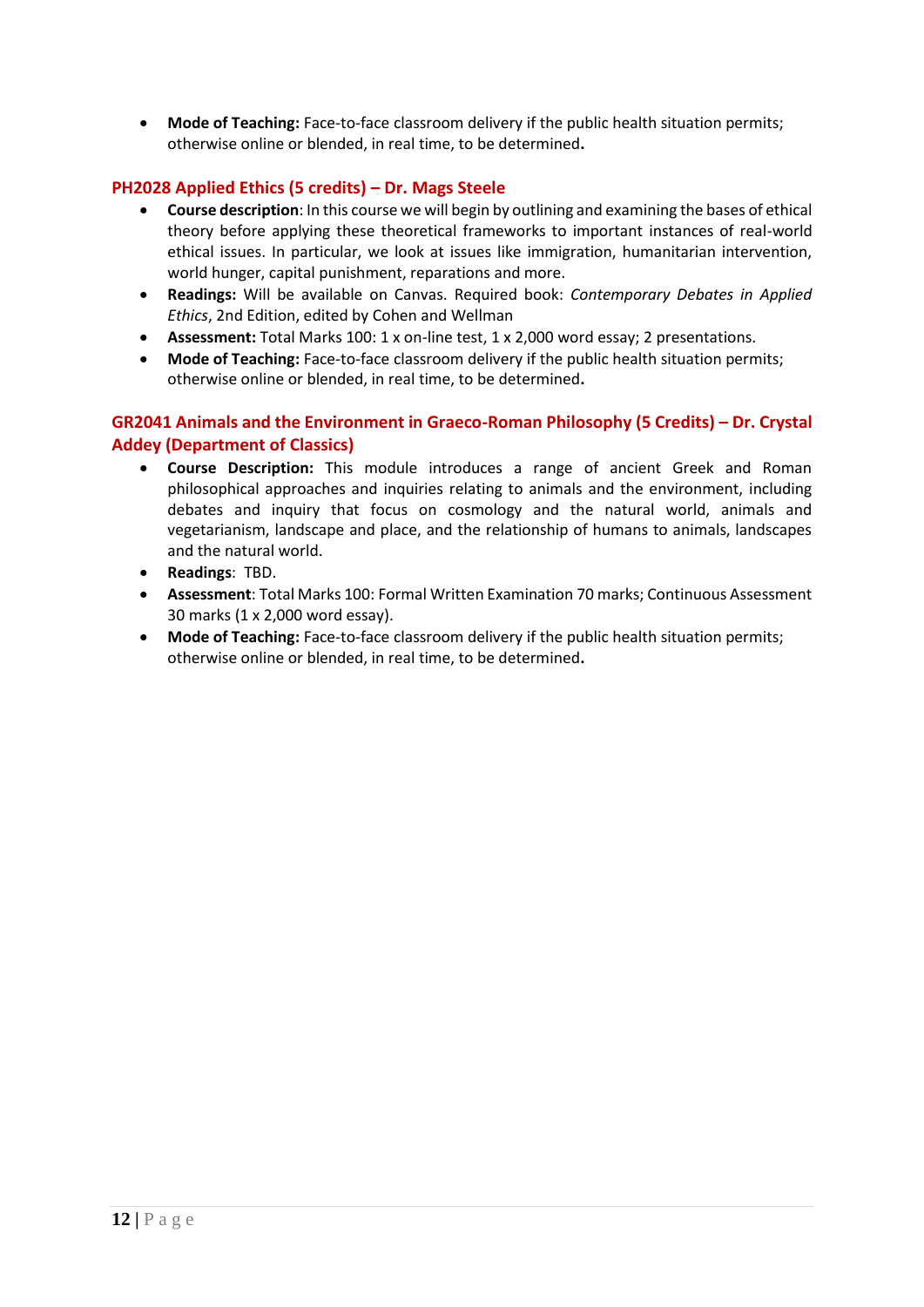#### **SECOND YEAR CO-ORDINATOR:**

Your Second Year co-ordinator is Dr. Vittorio Bufacchi: v. bufacchi@ucc.ie Dr. Bufacchi may be contacted about any practical queries, problems etc. that arise in connection with your study of Philosophy in second year.

--

#### **PASTORAL CARE**

We appreciate that students experience unforeseen, and sometimes ongoing, personal difficulties during their time with us. We in the department of Philosophy want to ensure you of our support during these times and encourage you to leave us know of any difficulties as soon as you feel comfortable to. We will respect your privacy and assure confidentiality. If you wish to talk to someone in the department about academic or personal issues, please contact Prof. Don Ross [\(don.ross931@gmail.com](mailto:don.ross931@gmail.com) or [don.ross@ucc.ie\)](mailto:don.ross@ucc.ie), or another member of staff you feel comfortable with. For personal or medical issues, you may also wish to contact the office of Student Counselling and Development, who will offer free, confidential, professional advice on any personal issues affecting your work or well-being:

- By Phone: (021) 490 3565
- By Email: counselling@ucc.ie
- Call in to reception: Room 6, Ardpatrick House, College Road, Cork. (Next to College Car Park)
	- o Reception Opening Hours: Monday-Friday: 9.30-10.30am, 11.00am to 1.00pm, 2.15pm-4.15pm.

# **AUTUMN SUPPLEMENTAL EXAMINATIONS**

Modules failed in second year must be repeated in a supplemental (repeat) examination, in August. Please note, Autumn Repeat Exams are capped at 40% (see "Mitigation" below).

# **MITIGATION**

If you have experienced personal or medical difficulties that you feel contributed to you failing or to not sitting your exams, you can make an application for "Mitigation". A successful mitigation application will waive the capping of the 40% mark for the Autumn Supplemental Examination. Further details and application form on the mitigation process are available on this link:

[https://www.ucc.ie/en/media/support/recordsandexaminations/documents/MitigationAppl](https://www.ucc.ie/en/media/support/recordsandexaminations/documents/MitigationApplicationForm-WaiverofCapping-1.docx) [icationForm-WaiverofCapping-1.docx](https://www.ucc.ie/en/media/support/recordsandexaminations/documents/MitigationApplicationForm-WaiverofCapping-1.docx)

# **MEDICAL CERTS**

If a student misses a required element for medical reasons, s/he must submit a medical certificate to verify the reason for the absence on that date. Students are required to submit medical certificates within two weeks of their absence. Medical certificates submitted after more than two weeks of the absence from a required element may not be accepted by the department.

#### **PLAGIARISM**

**Plagiarism** is the copying or misappropriation of ideas (or their expression), text or data without permission and due acknowledgement. It is the presentation of another person's ideas or words as though they were the student's own. All work submitted as part of the